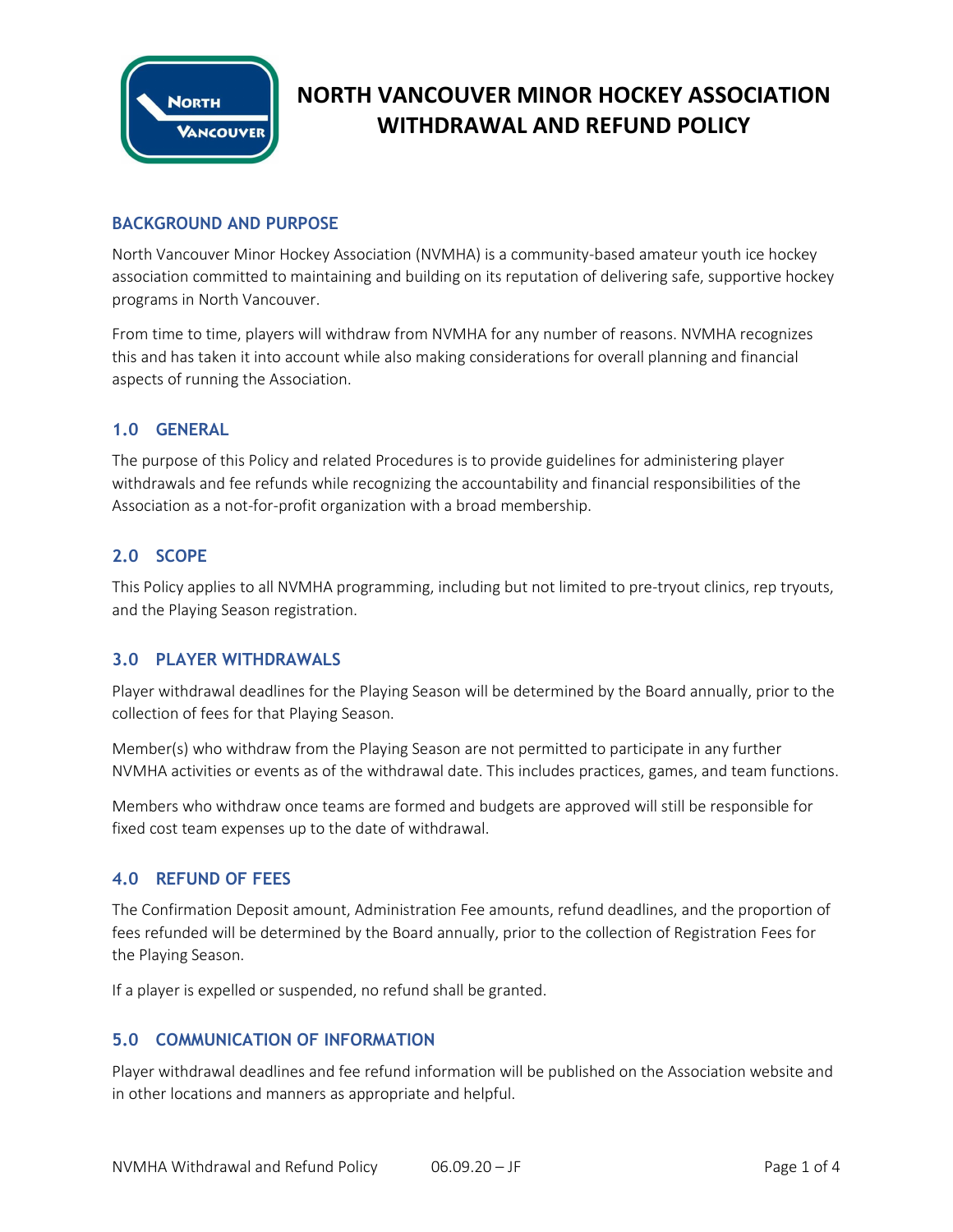

# **NORTH VANCOUVER MINOR HOCKEY ASSOCIATION WITHDRAWAL AND REFUND POLICY**

#### **6.0 RESPONSIBILITIES**

- 6.1 Board is responsible for:
	- 6.1.1 approving this Policy;
	- 6.1.2 approving player withdrawal deadlines
	- 6.1.3 approving Administration Fee amounts
	- 6.1.4 approving the Confirmation Deposit amount, refund deadlines and the proportion of fees refunded; and
	- 6.1.5 reviewing and updating this policy from time to time
- 6.2 Registrar is responsible for:
	- 6.2.1 Posting player withdrawal and fee refund information, as applicable

## **7.0 DEFINITIONS & REFERENCES**

| <b>NVMHA</b>              | refers to the North Vancouver Minor Hockey Association                                                                                                                                                                                    |  |
|---------------------------|-------------------------------------------------------------------------------------------------------------------------------------------------------------------------------------------------------------------------------------------|--|
| Association               | means an organization whose common purpose is to direct the management<br>and administration of sport to the community                                                                                                                    |  |
| Board                     | means the NVMHA Board of Directors                                                                                                                                                                                                        |  |
| Governing Bodies          | refers to Pacific Coast Amateur Hockey Association (PCAHA) (District-Level),<br>BC Hockey (Provincial-Level), Hockey Canada (National-Level)                                                                                              |  |
| League                    | means a specific group of Associations or teams as defined by geographical<br>area or age who compete against each other                                                                                                                  |  |
| Division                  | means the age divisions of minor hockey where a team is established                                                                                                                                                                       |  |
| Category                  | means a Division further divided into subdivisions (i.e., A and C categories)                                                                                                                                                             |  |
| Flight                    | means a sub-set of similar aged teams divided into smaller competitive<br>playing groups                                                                                                                                                  |  |
| Conference                | means a collection of minor hockey Associations within a geographical area<br>as defined by the District-Level Governing Body, which are subdivided into<br>smaller divisions with the best teams competing at successively higher levels |  |
| <b>Managing Directors</b> | means a designated person appointed by the District-Level Governing Body<br>to supervise a specific League or Division                                                                                                                    |  |
| League Managers           | means a designated person appointed by the District-Level Governing Body<br>to supervise a specific group of teams within a League                                                                                                        |  |
| Tournament                | means a sanctioned competitive event organized outside of regular<br>scheduled games in which teams participate                                                                                                                           |  |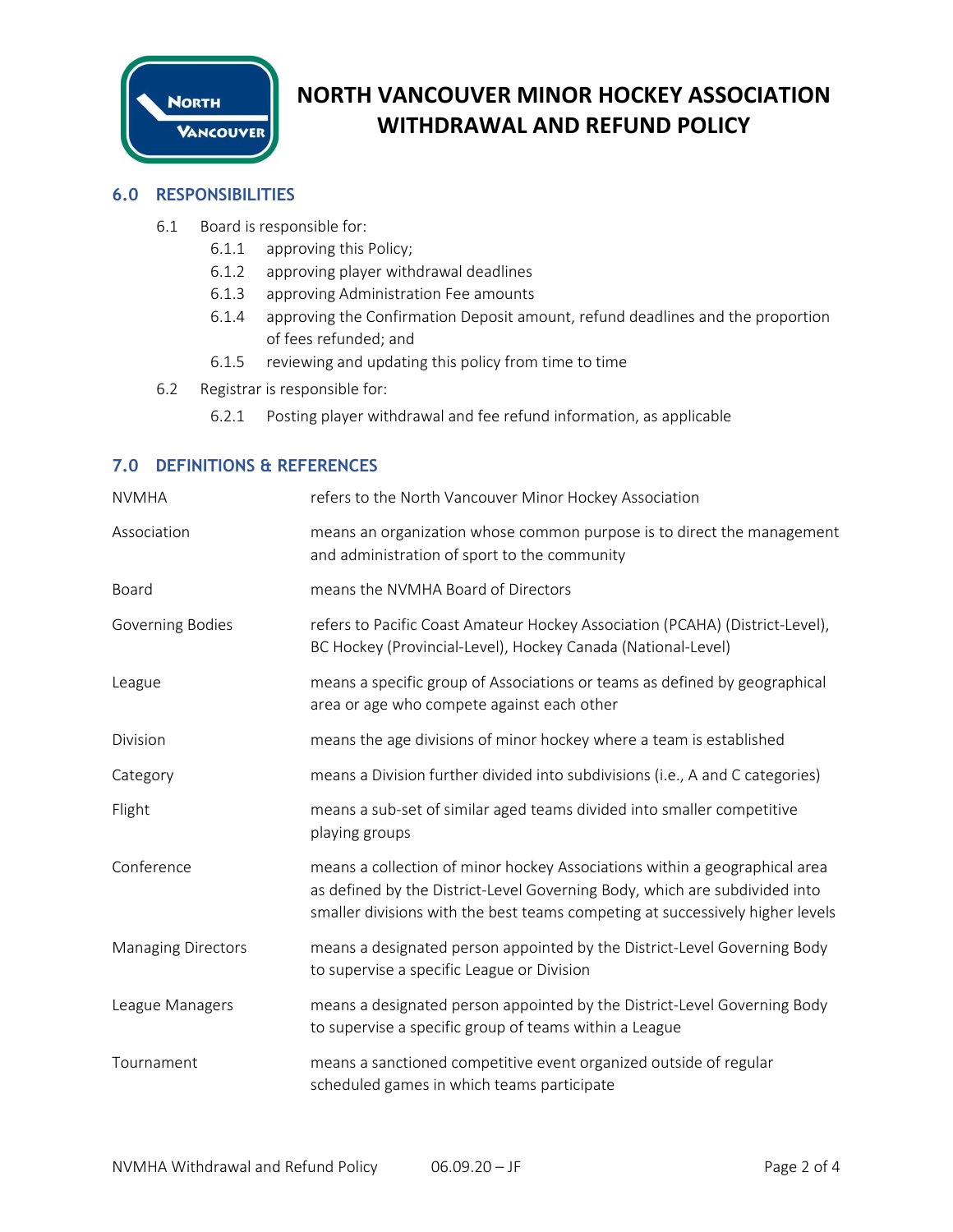

# **NORTH VANCOUVER MINOR HOCKEY ASSOCIATION WITHDRAWAL AND REFUND POLICY**

| Playing Season              | means the annual season in which a team participates designated by the<br>year of participation                                                   |
|-----------------------------|---------------------------------------------------------------------------------------------------------------------------------------------------|
| <b>Registration Fees</b>    | means fees for registration in NVMHA programming, including but not<br>limited to pre-tryout clinics, rep tryouts, and the regular Playing Season |
| <b>Confirmation Deposit</b> | means the non-refundable, non-transferable payment made by the<br>registrant for registration in the Playing Season                               |
| Administration Fee          | means the fee charged by the Association to cover a portion of the<br>administrative costs                                                        |

| <b>Policy Sponsor</b>    | President                                |             |           |
|--------------------------|------------------------------------------|-------------|-----------|
| <b>Policy Steward</b>    | Vice President                           |             |           |
| Authorized by            | Board of Directors                       |             |           |
| <b>Effective Date</b>    | June 2020                                | Next Review | June 2023 |
| <b>Related Documents</b> | Online Player Withdrawal and Refund Form |             |           |